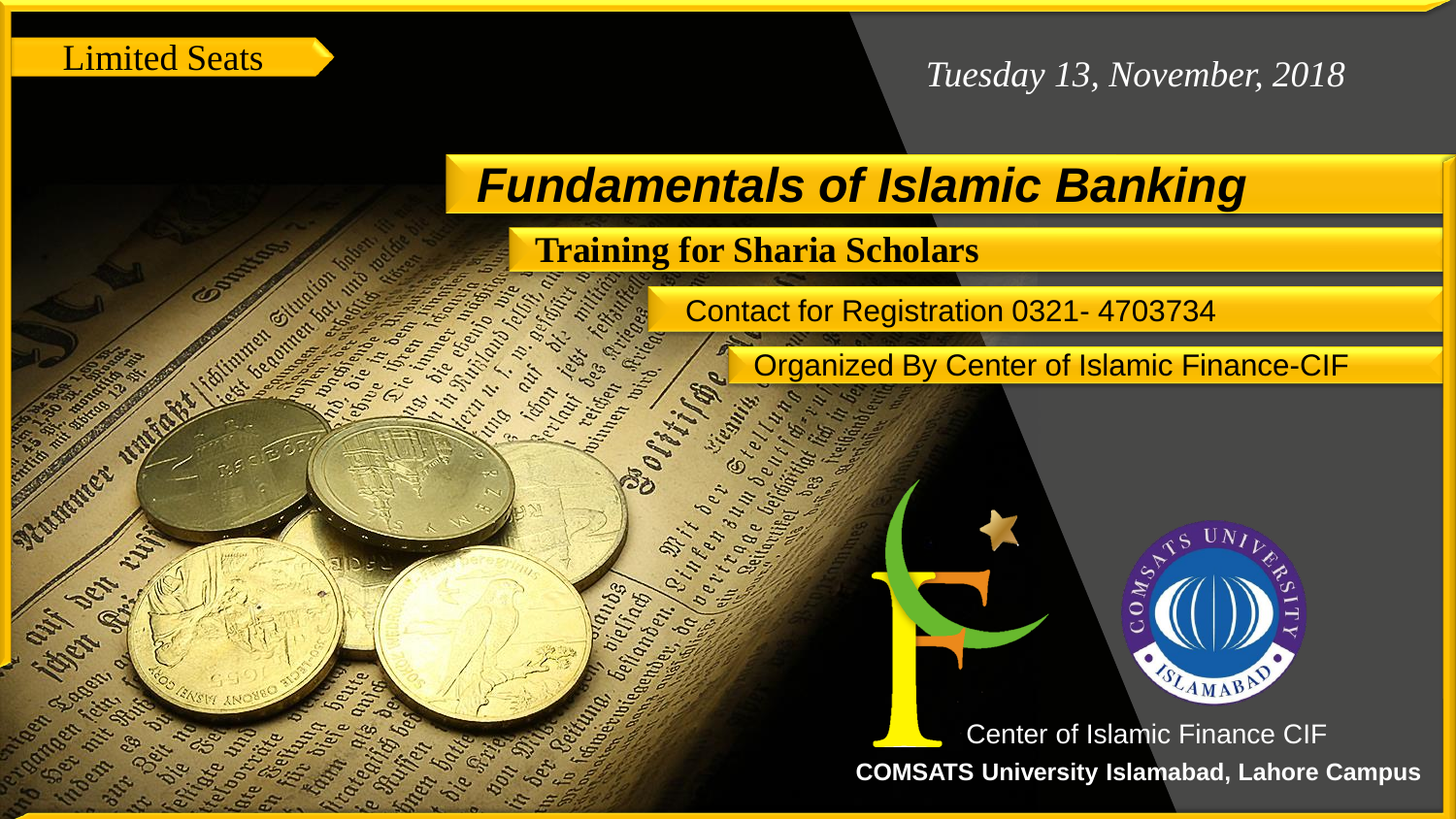# Limited Seats Fundamentals of Islamic Banking

Training for Sharia Scholars

Contact for Registration 0321- 4703734

*Tuesday 13, November, 2018*

**Introduction to Islamic Banking Prohibited Elements of Conventional Banks Need of Islamic Banking Difference between Islamic banks & Conventional Banks Misconceptions about Islamic Banking Prohibition of Riba/ Gharar/Qimar Rules of Sale Islamic Modes of Finance Challenges in the growth of Islamic Banks** 

#### **Training Outline Training Outcomes**

- To create general understating about Islamic banking
- To Understanding Difference Islamic banks & Conventional Banks
- To resolve misconceptions about Islamic banking
- To understand principles of sale & Islamic modes of finance

Center of Islamic Finance CIF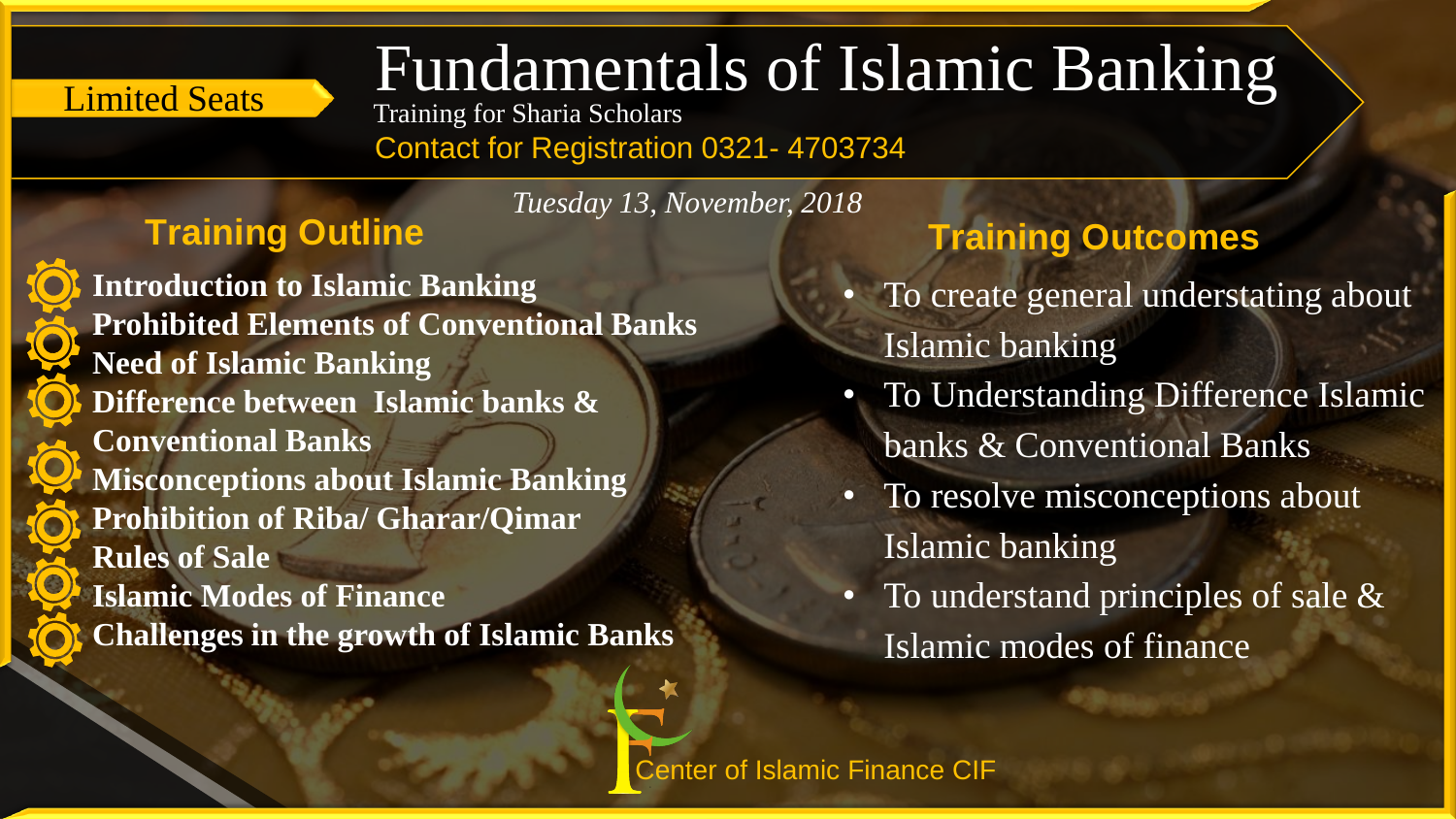Limited Seats **Contact for Registration 0321-4703734** 

### Fundamentals of Islamic Banking Training for Sharia Scholars

#### **Venue**

*COMSATS University Islamabad, Lahore Campus*

#### **Date**

**Time** *Tuesday 13, November, 2018*

10:00 Am to 4:00 pm